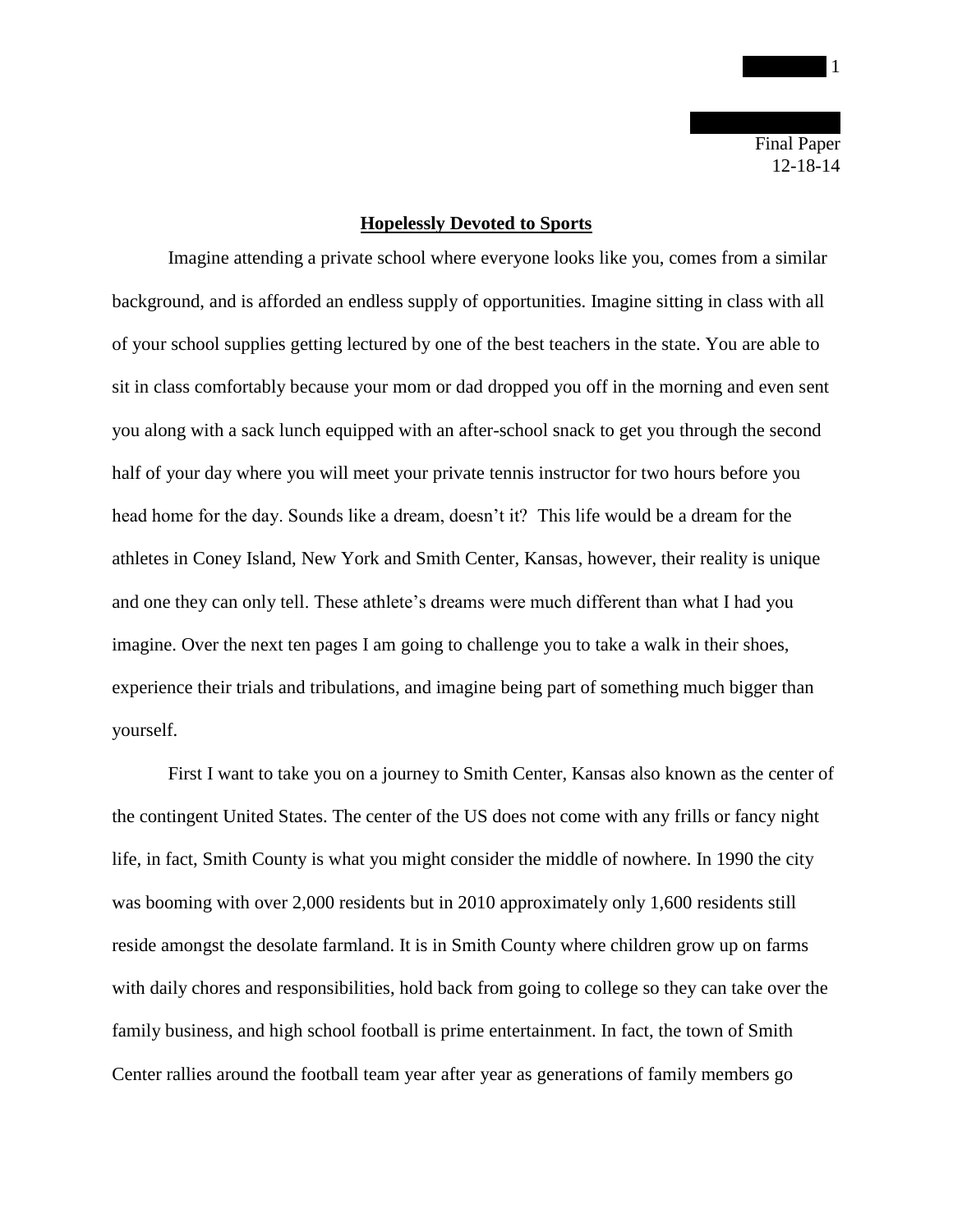through Coach Roger Barta's legendary system. Morse Boucher, a regional produce manager at Boogart's, knows first-hand what the football program means to the city of Smith Center. "I've seen businesses come and go around here, but the one thing we've always been able to count on in our boys. It's more than just winning; they come out here with a work ethic and a sense of caring for each other" (Drape, 2009, p. 58).

Smith Center Football is unlike any other team in Kansas. The Redman compete in division 2A, the second smallest division in Kansas, and although they compete amongst some of the smallest schools in Kansas, they sure do pack a big punch. The Redman boast a winning record with numerous state championships and a presence that is feared by their opponents. Coach Barta and his staff have become family and it is not rare for athletes to return to the program and coach themselves. Like I said, football is where kids learn what family is all about. It is an honor to be a part of this football team and to be coached by former players who are now role models.

The coaching staff is truly the heart and soul of this team. They know how to get their players to buy in, how to earn their trust, and how to develop a knack for hard work and dedication. During training camp Coach Barta laid out rules for the athletes to follow such as showering to avoid Staph infection and drinking enough water to avoid dehydration, but he also touched on the importance of safety. "Now you guys know that being out here, you are taking on an assumption of risk," he said. "This is a rough game, you guys listen to the coaches in here and really try to use the proper technique, you're going to be OK" (Drape, 2009, p. 31). Coach Barta truly cared about his players and their well-being and made sure his players knew of the inherent dangers of playing such an aggressive sport.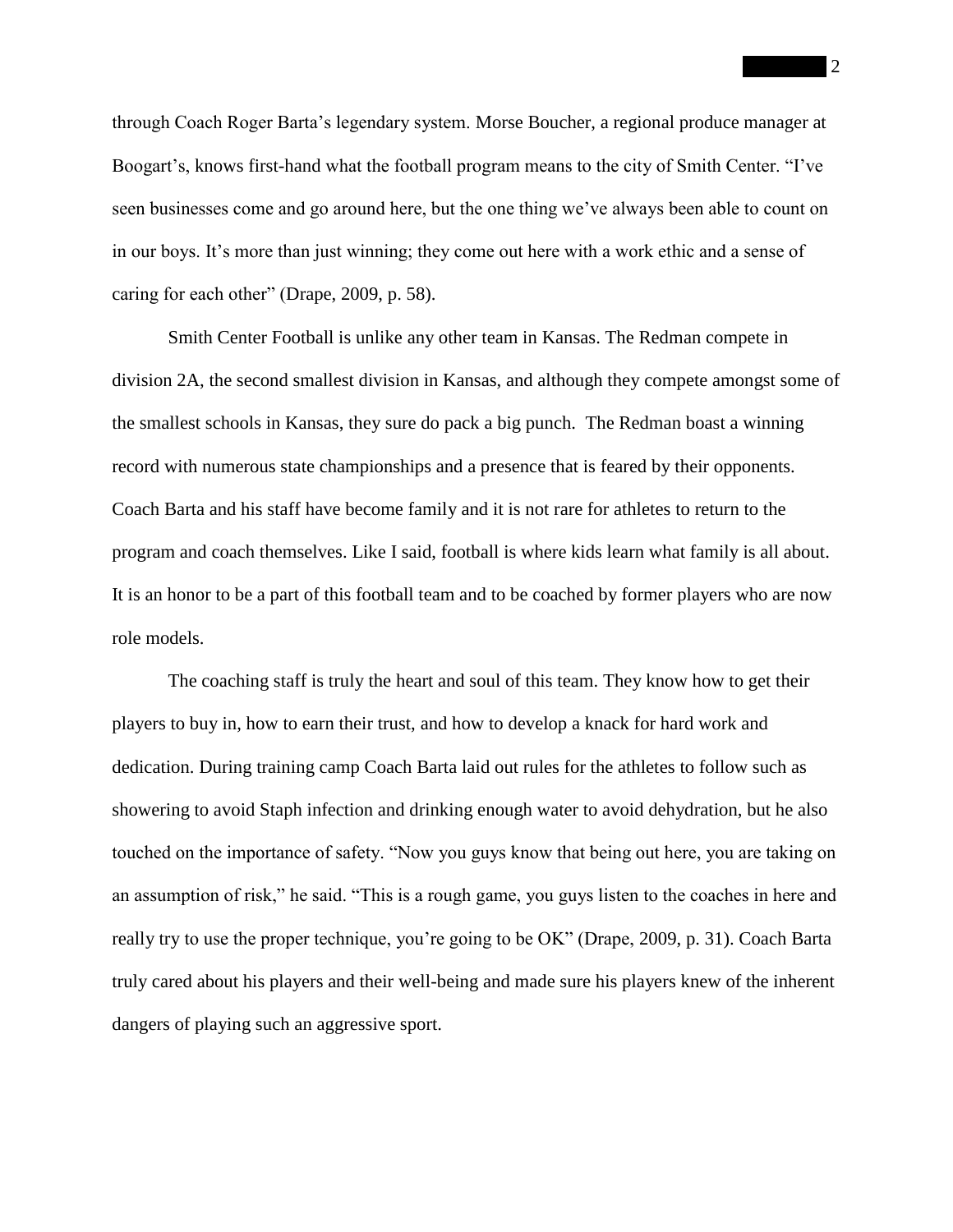With that being said, Smith Center players took a pledge every year to avoid drinking, smoking, and drugs and this year in particular the team made a pledge to limit their time with girls (Drape, 2009, p. 36-37). Truthfully, it wasn't hard to stay away from illegal substances as there was only one liquor store and one bar in the entire town and as previously stated, everyone knows who you are. The team was committed to each other and the tradition of winning. It is not every day you come across a team as selfless as these young men who continuously stay out of trouble for the sake of their teammates and community.

Although Coach Barta and his staff cared about winning football games and making sure their players were committed to the team, they cared more about their player's personal lives and lives after football. Every coach wants to see their players chase their dreams and passions and Coach Barta was no exception. The only problem with Smith Center is that few people ever left. Justin Nixon came from a long family chain and not one of them had ever left Smith Center. "I'm not sure he's ever been to Hays," Coach Barta said (Drape, 2009, p. 42). Justin was not alone in his lack of aspirations to leave Smith Center. Joe Osburn's only aspiration was to become a meat-packer. There were no such dreams of becoming wealthy businessmen, becoming a lawyer or police officer, or even playing in college. In fact, most Redman players wanted to graduate high school so they could help contribute to their family businesses. That is what Smith Center was all about.

Family was a staple in the town of Smith Center. Families were centered around values such as "raising children takes love, patience, and hard work, and that being surrounded by a community committed to those values makes the job a whole lot easier" (Drape, 2009, p. 68). In fact, the community was so close that every time a siren went off they knew someone they loved was in grave danger. It would be much different than if they were to live in New York City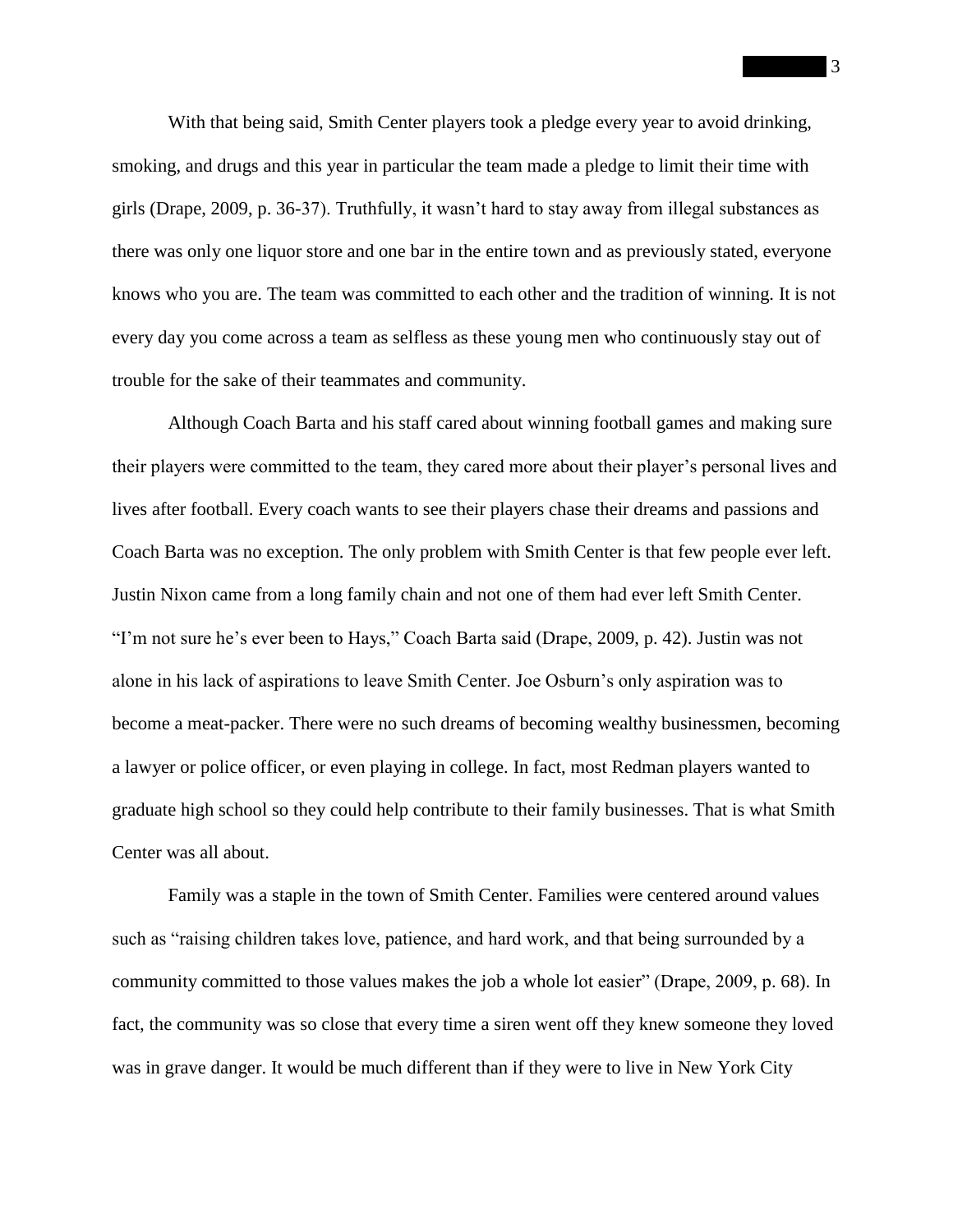where the chances of them knowing someone a block away was slim. Each person who lived in the county was family and equally as important as the next person or generation.

Not only did the community rally to raise the children of Smith Center, but they also rallied around the football team because they were family too. After every home game the men in town circled up in the locker room, clasping hands with the person next to them and when they circled up on the field the women were part of the chain as well (Drape, 2009, p. 95-96). Over 400 people rallied around this team after home games and not a single person would rather be elsewhere. These young men were "our boys."

Although Smith Center focused on family, team, and learning the value behind sacrifice, the city of Coney Island paints a much different picture. There are approximately 35,000 residents of Coney Island, a significant drop from prior years, with many living at or below poverty level with soaring crime rates and little to no job opportunities. Many families are on welfare and use food stamps and often send their kids to school dressed improperly for the brutal New York winters. Families simply cannot afford to live a life of luxury.

*There was a time, of course, when Coney Island inspired among its residents more sanguine remarks—when the neighborhood was home to three world-renowned amusement parks, and its streets were lined with three-story homes, filled to the eaves with Jewish, Irish, and Italian families who proclaimed Coney Island the most welcoming place in America for a newly arrived immigrant—a latter-day Plymouth Rock. Now, however, all but a few scattered rides have been dismantled; most of the cottages and triple-deckers have succumbed to bulldozers of urban renewal; and in their place the city has erected a vast tract of housing projects, home to Coney Island's newest arrivals— African Americans. (Frey, 1994, p. 3)*

Coney Island to its' residents can be considered several different things. To parents and ancestors it is the only place they have ever known and the place where they were able to put their dreams into reality. It is where they have struggled through hard times but have persevered and raised their children in a bustling economy. It is where family and friends have come and gone and the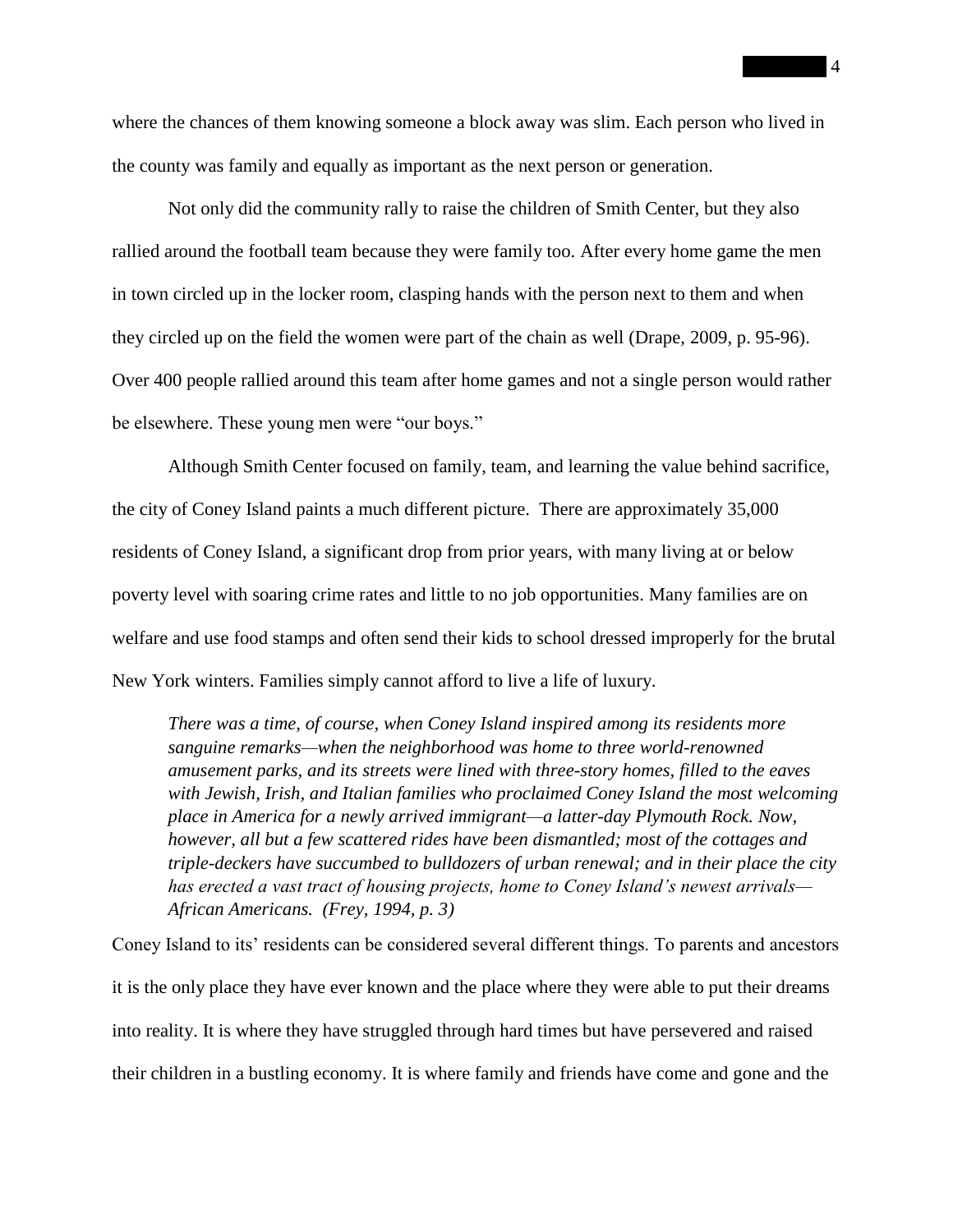only place they have ever known to have a job. To the upcoming generation, Coney Island remains as the one place they have longed to escape from because quite honestly, there isn't much to strive for anymore. "I tell you, Coney Island is like a disease – of the mind. It makes you lazy. You relax too much. 'Cause all you ever see is other guys relaxing" (Frey, 1994, p. 3).

Basketball has been an outlet for young men and women since the downfall of Coney Island. The basketball court is a safe zone; it is where "a young man's talent, ambition, and desire to stay out of harm's way may be put" (Frey, 1994, p. 4). Basketball is the one certainty in a young man's life and the one thing they can control themselves. Coney Island has been a hub for college scouts and the young men of Coney Island know this. They know that a full-ride scholarship to play basketball "promises something substantial and long-lasting: that even if an NBA contract isn't in the cards fir any of the players, their talent and tenacity on the court will at least reward them with a free college education, a decent job after graduation, and a one-way ticket out of Coney Island" (Frey, 1994, p. 16). Unlike Smith Center, the young men in Coney Island do not have a fall back option if college doesn't work out. They don't have a family business to run or a farm to upkeep, rather they have a family to provide for because there is no money coming in elsewhere.

Basketball to the young men of Coney Island is a life or death situation. It is all they have. It is their make-or-break opportunity and the one thing that can guarantee success. Aspiring college basketball players hone in on their skills at "The Garden," a basketball sanctuary for anyone who is serious about committing their life to basketball. Although it is ravished by drugs and prostitutes in the late hours, it is filled with hard work and sweat throughout the day and into the early evening. This court is filled completely with African Americans who are hungry for a chance to prove themselves in front of top basketball coaches. They attend camps around the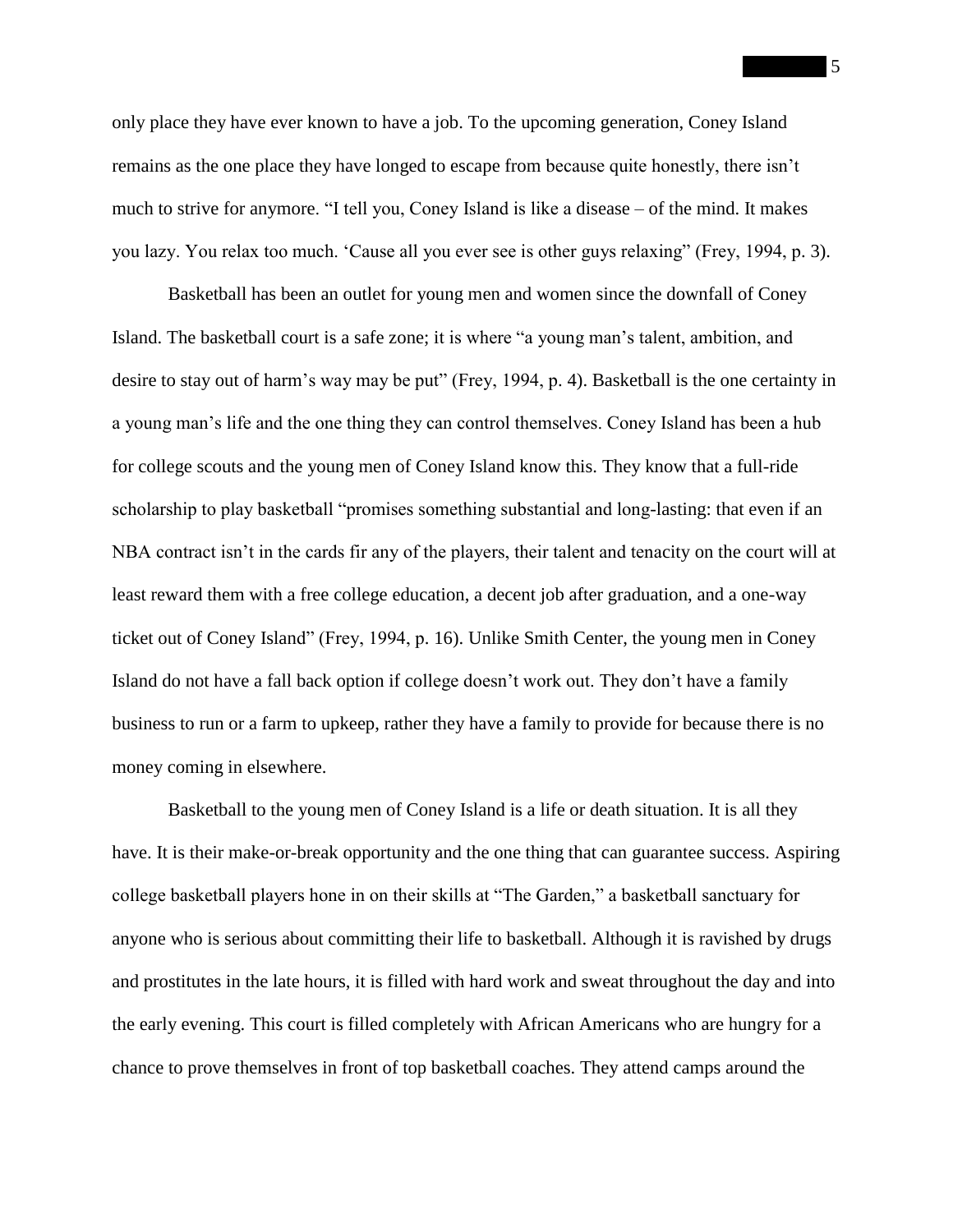country where coaches discuss the lack of hunger from affluent white players to "compete against black players from the ghetto" (Frey, 1994, p. 67). On other occasions, coaches assume an orphaned child living in a foster home would be extremely "coachable" because he is looking for authority figures. There is a very real possibility that basketball could be the answer to these kids' dreams and aspirations, unfortunately, if you don't have a troubled background you may be better off switching to a different sport.

The term "family" in Coney Island takes on a very different meaning than it does in Smith Center. In Smith Center a young boy has 2,000 people to call family, some related but most are not. In Coney Island, you are solely dependent upon yourself. Mom and dad are not going to be there for senior night, if your team has one, they will not be at your games, your coach will more than likely take you and your buddies to camp, and you better hope you are a good enough basketball player to be invited to a Nike camp so you can go home with a new pair of basketball shoes. Even on a team of people, each player is up against the next player as they compete for a chance to play at the next level. Some may say there is no "I" in "team" but the young men of Coney Island know nothing better than to look out for themselves.

Let's go back to the imagination station where you are sitting in class with your school supplies, able to eat your pre-packed peanut butter sandwich and are on your way to one-on-one practice with your tennis coach. Now let's strip all of these luxuries away and put you in the position of a Coney Island basketball player. You walked or rode a bus to school, you might have lunch from the McDonalds dollar menu, and after school there will be no snack from mom or one-on-one practice with your private coach but you are hoping gangbangers are only taking up part of the court you would like to use to practice. This is reality for Coney Island residents and a far cry from the private school opportunity you imagined earlier.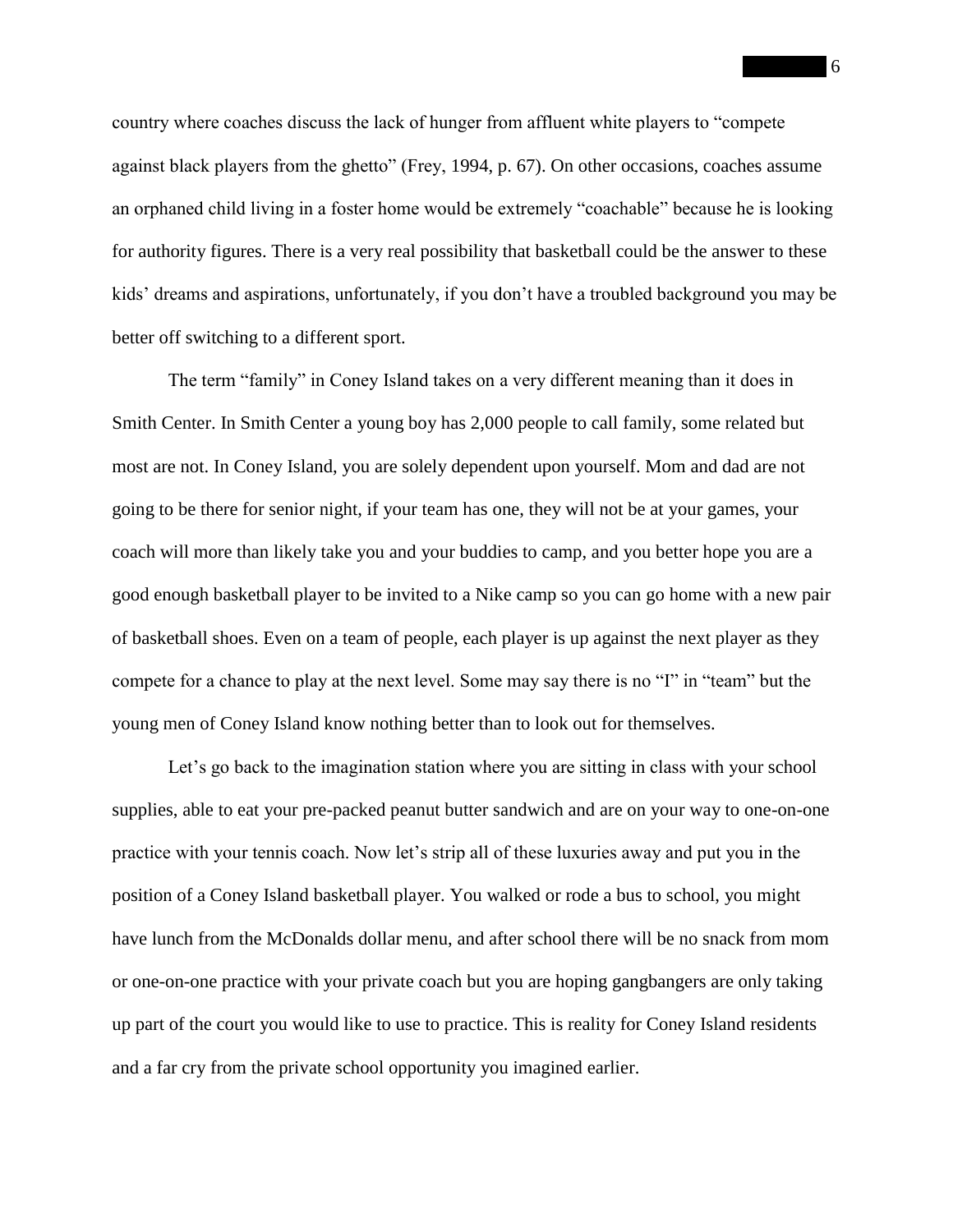Thankfully what I had you do was simply for the purposes of this paper, but unfortunately what you just imagined is reality for thousands of boy and girls of color living in inner cities. Studies show that in comparison to their White counterparts, African American males are socialized by family and the larger community into sports deliberately and intensively by limiting exposure to other hobbies and role models and pushing sports as a possible career path early in life (Smith, 2004). A participant in a qualitative study done by Beamon (2009) on how African American's are socialized into sport said, "I mean it was real important to them (parents). Both of them played sports in college and so you know they understood that that could pay my way through school so of course, sports, they a big thing in my family." Sports are seen as an avenue to wealth, prosperity, and success among the African American community. "The consequences of overemphasizing athletic participation that have been identified in the literature are lower levels of academic achievement, higher expectations for professional sports careers as a means to upward mobility and economic viability, highly salient athletic identities, and lower levels of career maturity" (Smith, 2004). The pressure to be great at sports supersedes the pressure to be academically sound.

A lack of positive role models in career avenues other than sports and music seems to be lacking in the African American community. Beamon and Bell (2006) found that parents of African American athletes were found to place more emphasis on athletics than academics during childhood socialization in comparison to their White counterparts. Additionally, "White parents more actively involved with the direct socialization of education emphasis…White parents and players discussed schoolwork, visited museums, attended parent-teacher conferences and sporting events, discussed sporting performance and sporting events more often than Black players and parents. Black parents and sons perform sport centered socialization activities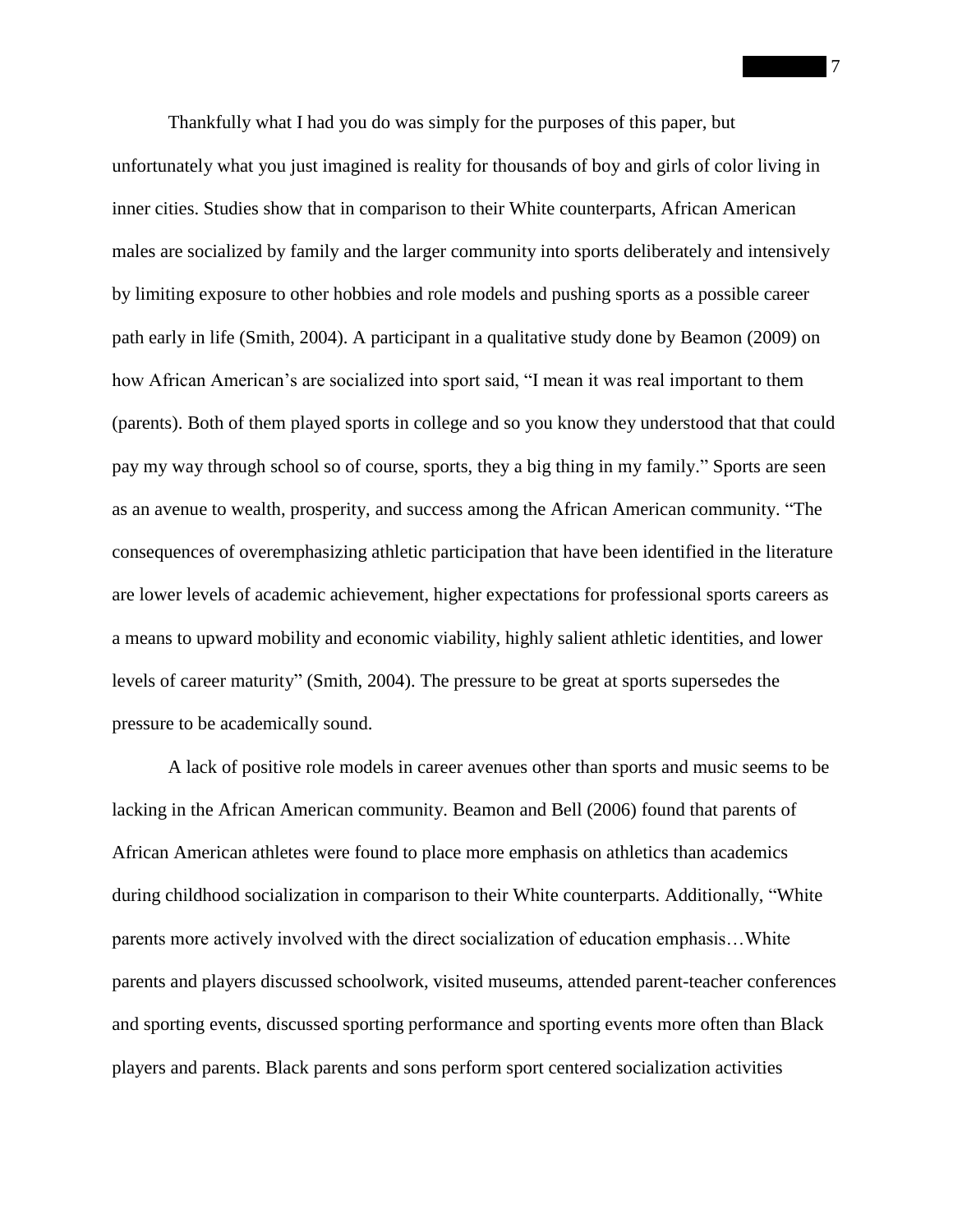together more often than they perform education-centered activities" (Beamon and Bell, 2006). This evidence holds true for the individuals in both books. In Smith Center, Kansas athletes were predominately White and were high achieving athletes and could move on to college studying something other than sports. For the African American individuals living in Coney Island, New York they almost always struggled with their grades and used basketball as a means to overcome this deficit.

In Beamon and Bell's (2006) study, they found that "while 32% of African Americans have been placed on academic probation, 22.7% of white players have been on academic probation. Also 6% of African American players have been suspended from the university due to academic reasons and none of their white teammates have been suspended." The lack of consideration for academics in the African American community is evident in the fact that a great number of these individuals are being suspended for not putting enough effort into their studies. This discrepancy could also be explained a different way. Often time's colleges have the ability to override the academic department in order to get an athlete into the university even if he or she does not have the proper academic qualifications. It is hard to say if that is the case in this situation, however, it is not unheard of.

A great example of this discrepancy comes straight from "The Last Shot" (1994), as author Darcy Frey followed up on the young men twelve years later. Stephon Marbury seems to be the only young man from Coney Island who found success through basketball as he ended up making eight figures as a member of the New York Knicks. Unfortunately things did not pan out for everyone else. Corey underachieved on the SAT by ten points and ended up washing out of a junior college, Tchaka's basketball career at Seton Hall ended early due to a car accident and as of currently is only making \$8.50 per hour as an electrical engineer, and Darryle had a fantastic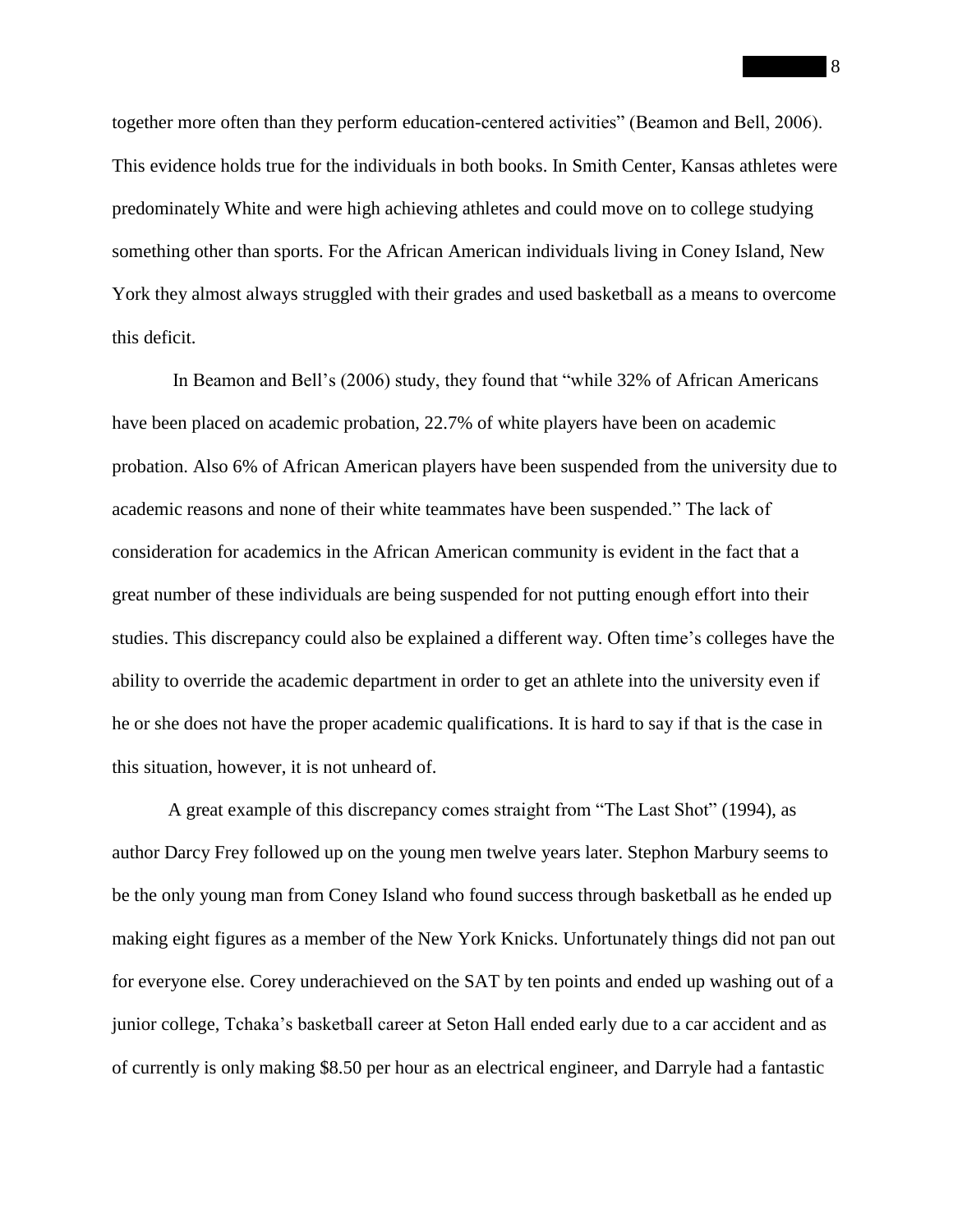career at a junior college and division two school but ended up homeless and later committed suicide. "The problem for gifted ballplayers like Corey and Darryle and Tchaka, however, was that the game felt like the *only* path. That's the kind of claustrophobic environment that led Darryle to believe that without a scholarship, his life was effectively over" (Barshad, 2014).

It is a sad reality for the young men of Coney Island but I cannot say reality is ten times better for the athletes in Smith Center, Kansas. Although there was a greater emphasis on education and family played a key role in the development of well-rounded student-athletes, the desire to escape the walls of Smith Center was still there. Opportunities were not abundant in Smith Center unless you planned on taking over or helping on the family farm or local business. Unlike the athletes of Coney Island, the athletes in Smith Center more than likely had an education to fall back on or a family business they could jump into if things didn't work out.

What I would personally like to know more about is what American's are doing to help change the reality for these players. At the university level, administrators like to place a big emphasis on "student comes before athlete in student-athlete" but the pressure to win seems to outdo this notion. If there is such an immense amount of pressure for athletes to succeed on the basketball court or the football field, why isn't there this same pressure to succeed in the classroom? Additionally, if athletes are dropping out and being put on academic probation is there a way that academic coordinators and coaches can step up to make sure this doesn't happen? The more pressure our society puts on succeeding in sports and putting academics on the back burner the more likely we are to see continuing failure. The reality here is that very few kids will make sports a profession but almost every kid has the ability to have a profession and make smart decisions.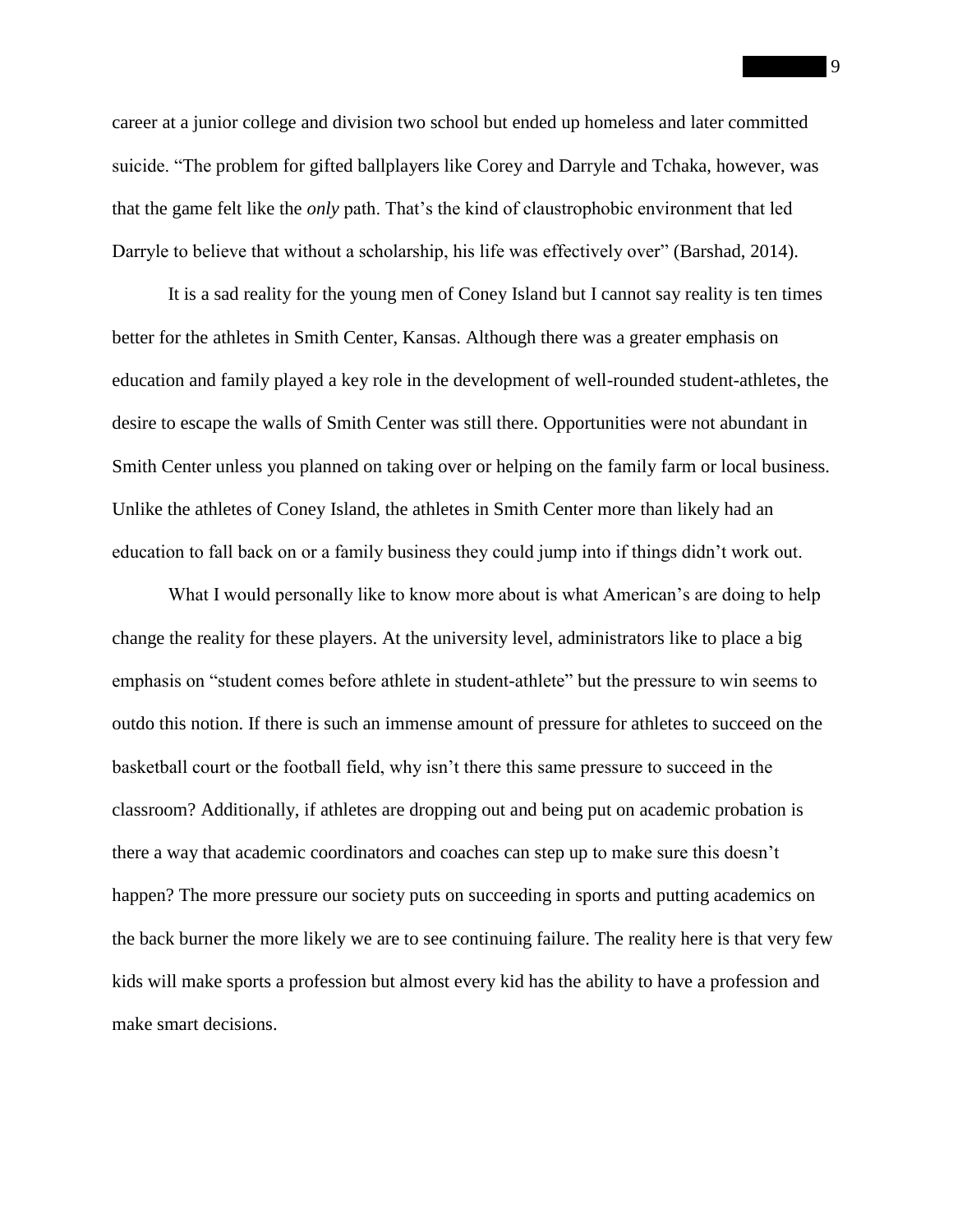What I had you imagine at the very beginning of this paper is an outlier just like the stories of the individuals from Smith Center and Coney Island, but they are somebody's stories. Each and every one of us faces our own battles, decisions, and circumstances; no one case is the same. No matter if you come from money, live in the middle of nowhere, or are amongst the poorest people in the middle of a city you still have the same decisions to make. You have the decision to wake up in the morning, go to school, earn an education, be kind to your family and friends, and more importantly, you have the ability to set a goal for something attainable. Of course they are extenuating circumstances but the fact of the matter is, if we keep letting our children grow up with an immense pressure to be a pro athlete we will have ultimately failed our children.

"The Last Shot" (1994) and "Our Boys" (2009) are perfect examples of what family, environment, and education can do for a person and how powerful coaches are to athletes. Family gives our children support and the caring environment they so desperately need to succeed. The environment for which our children grow up in becomes pertinent as they try to maneuver throughout the world. We have to ask ourselves whether the environment is safe and whether it is fostering a space where the child can do better. Lastly, how important is an education and is it more important than becoming a professional athlete. These are all questions we need to ask ourselves in the future if we are going to change the reality for these children. We all want to be difference makers but what if the next generation only wants to play sports because that's what we told them is important?